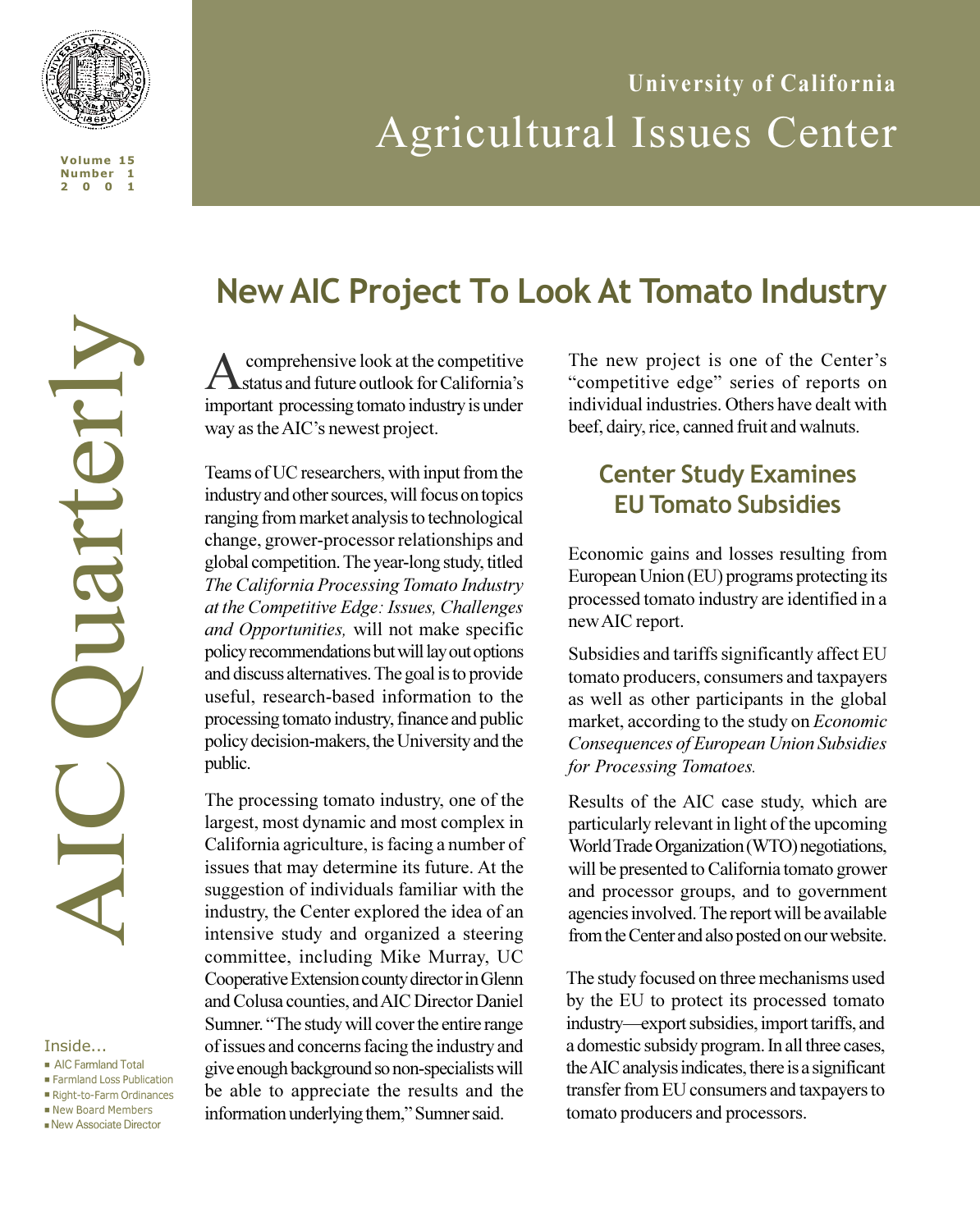Export subsidies apply to a relatively small portion of total EU tomato exports and "do not constitute a major force in the economics of the overall EU processing tomato market," the report says. Still, the authors calculate that if the subsidy were removed, EU consumers and taxpayers would gain about \$5 million more per year than producers and exporters would lose.

The tariff rate (14.4%), already reduced somewhat to comply with the WTO agreement, applies to most processed tomato products imported into the EU. If it were removed, the AIC report estimates that EU imports would increase 100%, consumer prices would go down 12.6%, consumption up 6.3%, and EU production would drop 5%. In that case, the gain to EU consumers and taxpayers would exceed the loss in tariff revenue and producer profits by about \$6 million per year.

A new domestic subsidy program that provides direct payments to EU tomato growers and processors goes into effect in 2001. The AIC report says: "Our analysis shows that the new program has larger market and trade effects than the program it replaces because the subsidy rate is higher and the production incentives are more direct and less constrained." Thus, the new program promises to be more generous than the previous one which provided about 25% of total EU processed tomato industry revenue.

*Economic Consequences of European Union Subsidies for Processing Tomatoes* will be available from AIC, and also posted on the Center's website. The authors are Daniel A. Sumner, professor; Bradley J. Rickard, PhD student; and David S. Hart, recent MS graduate, all of the UCD Department of Agricultural and Resource Economics. Sumner is also Center director.

### **AIC Advisory Board**

**William F. Allewelt, Jr., Vice Chair** *President Emeritus, Tri Valley Growers*

**Karen Caplan** *President and CEO, Frieda's Inc.*

**Dan Dooley, Chair** *Attorney, Dooley & Herr*

**Cornelius Gallagher** *Executive Vice President Bank of America*

**Betsy Marchand** *Tribal Gaming Commissioner, Rumsey Rancheria; and Special Program Coordinator, Yolo County Flood Control and Water Conservation District*

**Milenda G. Meders** *Friends of Extension* Owner/Operator, Madera County farm

**Richard Rominger** *Yolo County farmer, American Farmland Trust National Board, former USDA Deputy Secretary*

**Henry Schacht** *Agriculture Consultant and Writer*

**Brenda Jahns Southwick** *Attorney California Farm Bureau Federation*

**Dorcas Thille** *Hansen Trust Advisory Board Owner, J.K. Thille Ranches*

### **AIC Associate Directors**

**Science and Technology** Julian M. Alston*,* Professor *Agricultural & Resource Economics* UC Davis

**International Trade** Colin A. Carter*,* Professor *Agricultural & Resource Economics UC Davis*

**Agricultural Environmental Management** Karen M. Klonsky*,* Extension Specialist *Agricultural & Resource Economics UC Davis*

**Resources and the Environment** Keith C. Knapp*,* Professor *Environmental Sciences UC Riverside*

**Agribusiness Issues** Jerome B. Siebert**Extension Specialist** *Agricultural & Resource Economics UC Berkeley*

**Rural-Urban Issues** Alvin D. Sokolow*,* Extension Specialist *Human & Community Development UC Davis*

**Commodity Policy and Market Issues** Daniel A. Sumner, *Professor Agricultural & Resource Economics UC Davis*

### **AIC Staff**

**Daniel A. Sumner** *Director*

**Ray Coppock** *Communications Specialist*

**Sandy Fisher** *Administrative Specialist*

**Karen Jetter** *Post Doctoral Researcher*

**Marcia Kreith** *Program Analyst*

**Nick Kuminoff** *Staff Research Associate*

**Melissa Rose** *Business Manager*

**Laurie Treacher** *Administrative Assistant*

The *AIC Quarterly* is published four times a year by the University of California Agricultural Issues Center One Shields Avenue Davis, CA 95616-8514

For additions or changes to our mailing list, Email: agissues@ucdavis.edu Fax: 530 752 5451 Telephone: 530 752 2320

The *AIC Quarterly*, *AIC Issues Brief*, a complete list of our publications and more are on our website at **http://aic.ucdavis.edu**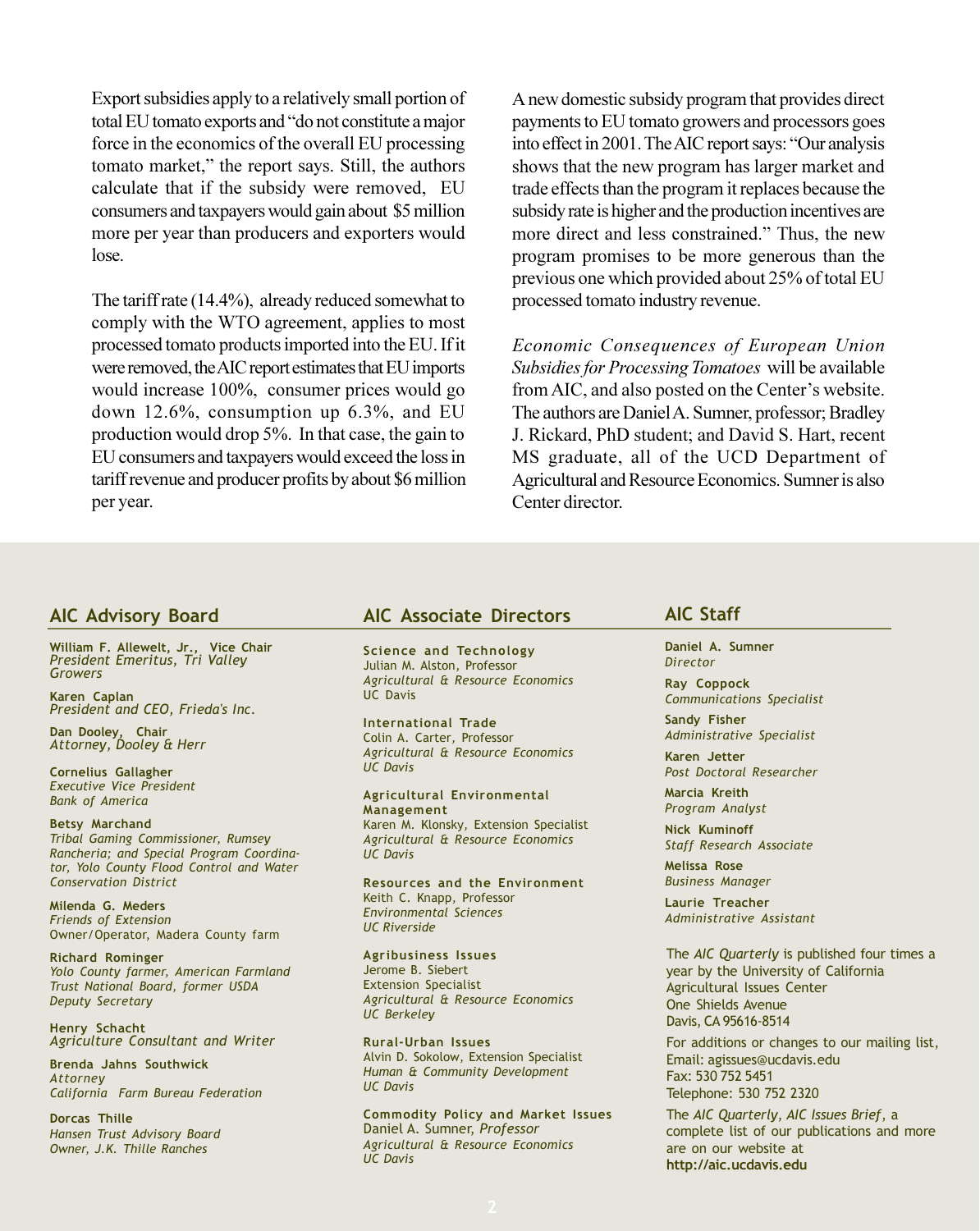## **AIC Proposes Larger State Farmland Total**

Of California's 100 million acres, how many are used for agriculture? The number customarily heard is 27.7 million. For example, this is the number cited in the Center's statistical portrait of the state's agriculture, *The Measure of California Agriculture*, *2000*. But after further examination we now reach a different conclusion: The total in the year 2000 is about 42.2 million acres of cropland and grazing land in California.

The explanation for this change lies in the definitions and methods behind the figures. The commonly-cited 27.7 million acre total for California agriculture originates from USDA National Agricultural Statistics Service (NASS) surveys and is published under the title "Land in Farms" in the *Census of Agriculture*. "Land in Farms" measures acreage of privately owned farmland as well as 3.1 million acres of federal grazing land leased by ranchers. But, significantly, it does not include federal grazing land used by permit—and in California that's 13.3 million acres.

Of this state's total acreage of federal grazing land used by permit in 1997, roughly 8.8 million were administered by the US Forest Service, 3.3 million by the Bureau of Land Management (BLM) and 1.3 million by the National Park Service. These agencies sell grazing permits, referred to as "grazing allotments," on parcels of land.

In many cases there may be little or no difference between land grazed by permit and land grazed by lease. For example, in 1994 the Desert Protection Act transferred about 3 million acres of BLM land to the Park Service, including roughly 1.3 million acres of grazing land. Before 1994, this land had been leased for grazing. After that year, grazing continued just as before, but by permit rather than lease. According to the definition of "Land in Farms," this acreage would have been counted as agricultural in 1992 but not in 1997—although there was no actual change in the land or its use.

In addition, the *Census of Agriculture* acknowledges that the measure of total "Land in Farms" is itself subject

to an undercount of 1.1 million acres. (*1997 California Census of Agriculture*, Appendix C, Table G). This is primarily land that was missed in the mail survey conducted by the Census. We believe it is more accurate to include this acreage, so our figure for "Land in Farms" is adjusted to reflect the undercount. (Another NASS report, *Farms and Land in Farms,* is our source.)

Also, AIC's comparison of Census data with the detailed mapping conducted by the California Farmland Mapping and Monitoring Program indicates another 1 million acres of farmland not included in the *Census* total. We believe this million acres also should be accounted for. Thus, our total, including grazing land under permit and the above two adjustments, is 14.5 million acres larger than the widely-used figure reported by the *Census of Agriculture*.

Clearly, different measures of California's farmland are helpful in addressing different questions:

If we are concerned with land available for agricultural production, then use of land rather than ownership is key, and we would use a figure that includes all public and private crop and grazing land. That's the 42.2 million acres.

If we are interested in the amount of privately owned land in agriculture, then we would exclude all government land and the figure to use is roughly 25.7 million acres.

If we are looking at public land policy, the total amount of federal grazing land in the state (leases plus permits) is 16.5 million acres.

Probably the main reason why the "Land in Farms" figure of 27.7 million acres is so widely used, even though a different measure would often be more appropriate, is that it is easily accessible through the *Census of Agriculture* and easily tracked over time. It is considerably more difficult to generate one's own figures for public and private farmland. AIC was able to do so only with the assistance of agency sources and some caveats.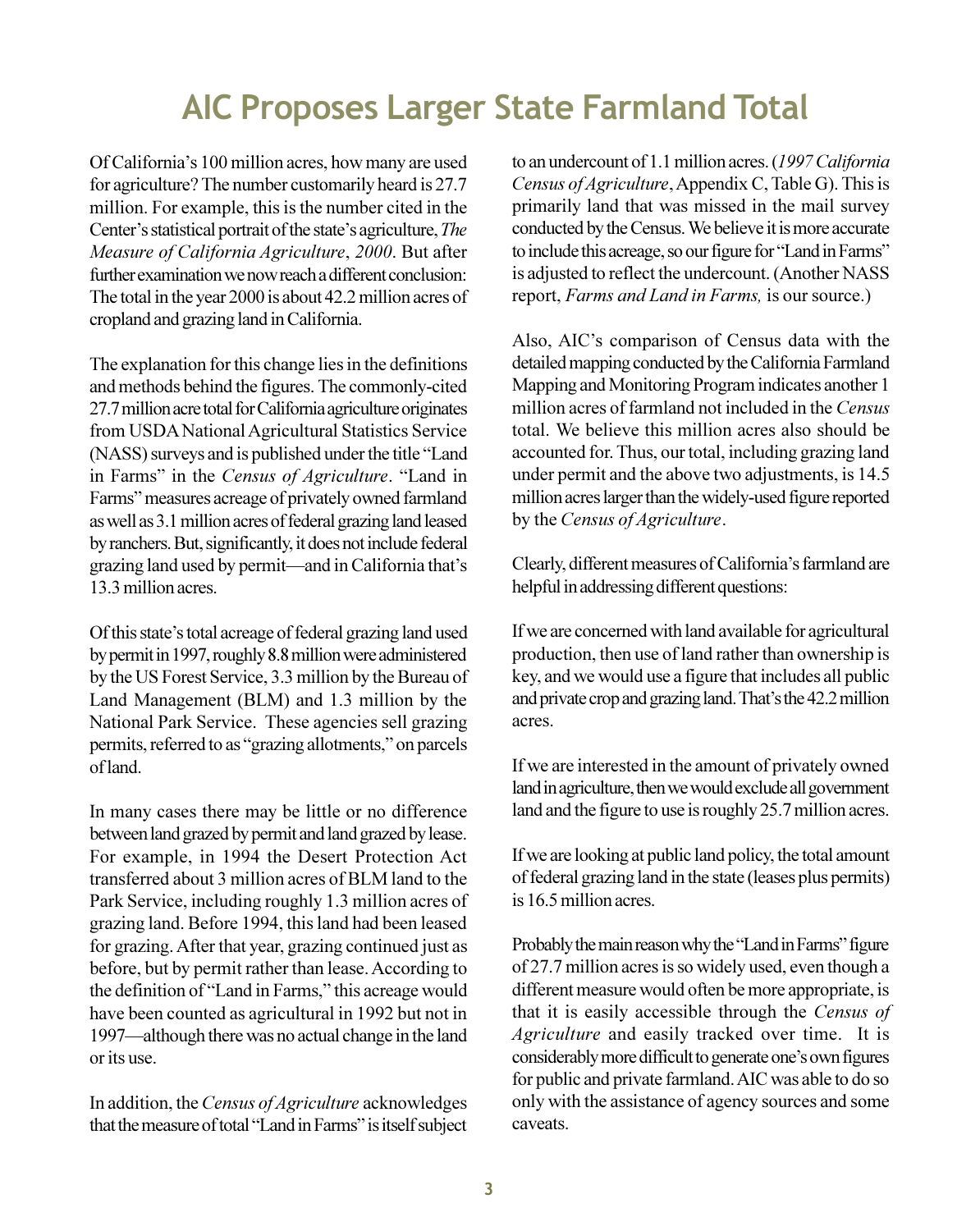As part of our continuing work on California land use and conversion, the Center has recently taken a close look at agricultural land statistics in general. The results summarized here are described in greater detail in an appendix to the online version of AIC Issues Brief No. 16, *Farmland Conversion: Perceptions and Realities* (http://aic.ucdavis.edu/oa/briefs.html). Electronic updates to *The Measure of California Agriculture*, *2000,* as well as future paper editions, will discuss these different numbers.

## **Farmland Loss is Publication Topic**

Values and viewpoints that energize the historic debate over loss of farmland in California, as well as statistics that clarify the problem, are explored in the new AIC Issues Brief titled *Farmland Conversion: Perceptions and Realities.*

The publication first addresses a question based on measurement: How much California farmland has been urbanized in recent years? The authors' answer, based on adjustments to data from the California Farmland Mapping and Monitoring Program: On average, about 50,700 acres yearly between 1988 and 1998.

The Issues Brief then explores the significance of these farmland conversion figures, placing them in perspective to the total amounts of farmland and of cropland that remain in the state. It also compares urban conversion to the amount of farmland removed from production for other reasons.

The publication then analyzes a number of commonlyheld perceptions about the causes and effects of farmland conversion, as well as proposed remedies. Would government supports discourage farmland sales? Are most farmers hoping to sell out? Will continued urbanization jeopardize California's food supply? Does farmland conversion benefit or cost local governments and local economies? How important are non-market values of farmland?

Some of these issues have been previously explored here (*AIC Quarterly* No. 4, 1999) in reporting on AIC testimony to the Federal Commission on 21st Century Agriculture.

Authors of *Farmland Conversion: Perceptions and Realities,* are Nicolai V. Kuminoff, AIC staff research associate; Alvin D. Sokolow, UC Cooperative Extension public policy specialist in the Department of Human and Community Development at UC Davis and AIC Associate Director; and Daniel A. Sumner, professor of Agricultural and Resource Economics at UC Davis and AIC Director.

Issues Brief No. 16, *Farmland Conversion: Perceptions and Realities,* is available from the Center and posted on our website.

## **Right-to-Farm Ordinances Reviewed**

Since the 1980s, right-to-farm ordinances have been adopted by most California counties and many cities. After a decade or more of experience, how are these ordinances viewed by knowledgeable observers?

That's the topic of AIC Issues Brief No. 15, *County Right-to-Farm Ordinances in California: An Assessment of Impact and Effectiveness,* which reports on a comparative study of 15 Central Valley and Northern California counties.

Right-to-farm ordinances, the authors point out, seek to reduce the opposition of urban neighbors to commercial agriculture, primarily by informing home buyers about possible negative effects of normal farming practices. Questions about effectiveness of the ordinances have been raised because implementation varies considerably from county to county and is less stringent than regulatory tools.

Interviews with about 40 agricultural commissioners, county planners, Farm Bureau leaders, real estate representatives and UC Cooperative Extension staff indicated that right-to-farm ordinances are viewed as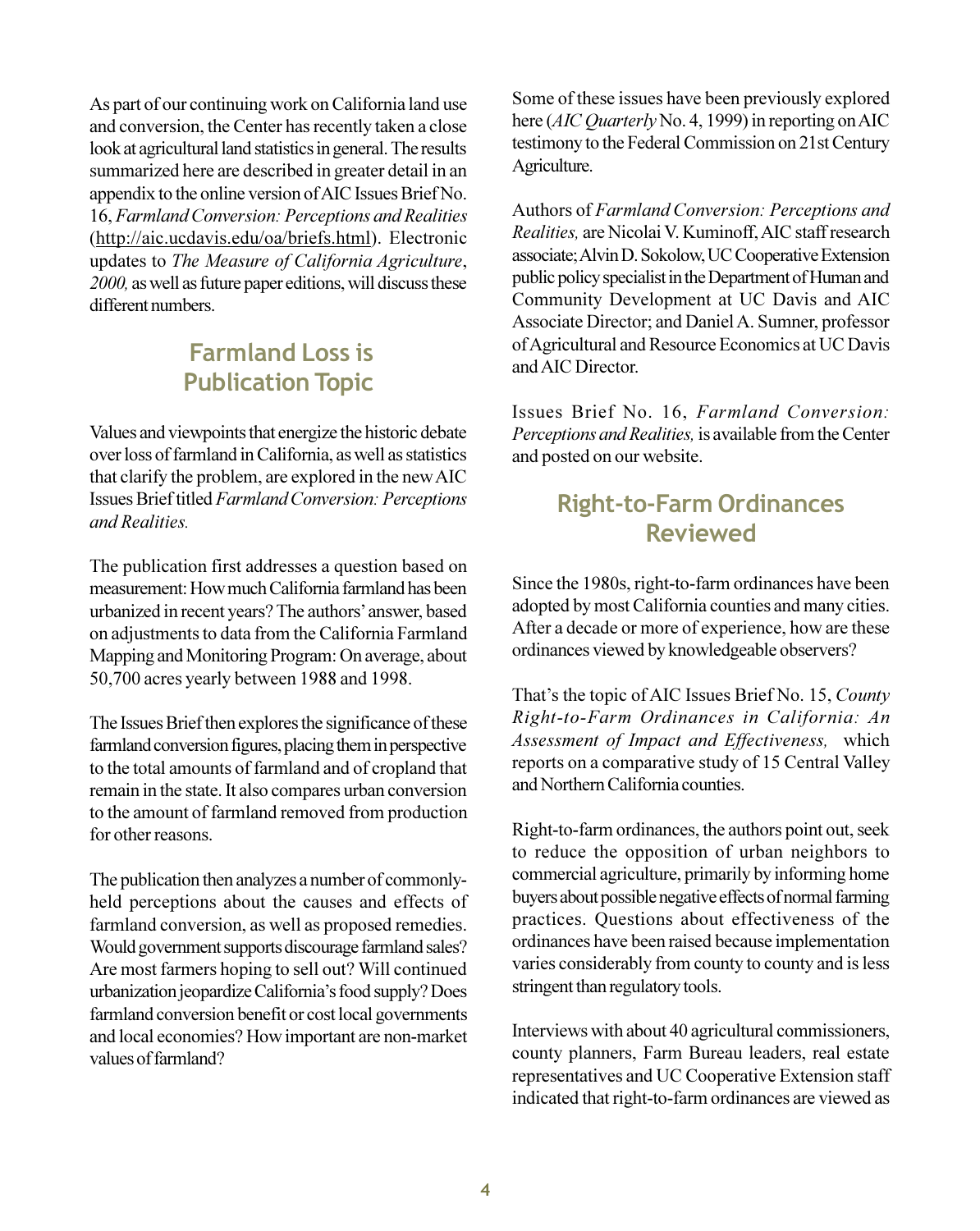primarily educational tools that are useful for county officials who must deal with complaints about agriculture. There was agreement that (1) right-to-farm ordinances are not a substitute for good land-use planning and (2) they do not provide farmers with additional rights or insulate them from lawsuits (which are rare).

Respondents weren't certain whether the ordinances have actually reduced the number of complaints and litigation. They generally agreed that county governments exercise little oversight, and were especially critical of limited or inconsistent implementation of disclosure requirements for real estate transactions.

The Issues Brief briefly lists disclosure requirements of the study counties—Butte, Colusa, Fresno, Mendocino, Merced, Monterey, Napa, San Benito, San Joaquin, Solano, Sonoma, Stanislaus, Sutter, Tulare and Yolo.

The authors are Matthew Wacker, a graduate student in theDepartment of City and Regional Planning and Department of Environmental Science, Policy and Management at UC Berkeley; Al Sokolow, Cooperative Extension policy specialist in the Department of Human and Community Development and AIC associate director at UC, Davis; and Rachel Elkins, UC Cooperative Extension farm advisor in Lake County.

*County Right-to-Farm Ordinances in California: An Assessment of Impact and Effectiveness*, eight pages, is available from the Center.

## **Two Join Advisory Board**

Two new members with distinguished careers in agriculture—Cornelius L. Gallagher, senior vice president of the Bank of America, and Richard E. Rominger, until recently deputy secretary of the US Department of Agriculture—have joined the AIC Advisory Board.

Cornelius Gallagher is the agribusiness executive for the Bank of America's Consumer and Commercial Banking Credit Risk Management Administration, heading a team that identifies and addresses agribusiness industry risks and opportunities, and establishes agribusiness credit policies, underwriting guidelines and portfolio strategies. Gallagher represents the Bank of America on numerous agricultural leadership committees, serves on other boards, councils and committees dealing with California agriculture, and is treasurer of the California 4-H Foundation Board. He took part in California agricultural trade missions to Japan, China and other Asian nations in 1996 and 1997, and has studied finance, agriculture and the wine industry in Australia and Moldavia.

Richard Rominger, number two man at the USDA for the last eight years and director of the California Department of Food and Agriculture from 1977 to 1982, is a fourth-generation Yolo County field and row-crop farmer. He received the California Farm Bureau Federation's Distinguished Service Award in 1991, and was named Agriculturist of the Year at the California State Fair in 1992. He recently re-joined the National Board of the American Farmland Trust and has been active in a number of professional organizations concerned with soil and water policy, education, research and development and marketing. He's a graduate of UC Davis (Plant Science, summa cum laude) and a long-time supporter of the University.

## **New Associate Director Named**

Dr. Karen M. Klonsky has agreed to become the new AIC Associate Director for issues involving agricultural environmental management.

An extension specialist in the UCDavis Department of Agricultural and Resource Economics for 20 years, Klonsky is well known for her work with multidisciplinary teams, especially on issues of environmental management for farmers.

She is also a recognized national leader in understanding the expanding role of organic agriculture, and is the author of AIC publications on that subject.

Klonsky also has developed research specialties in costs of production for California commodities, economics of integrated pest management, and economics of exotic weeds.